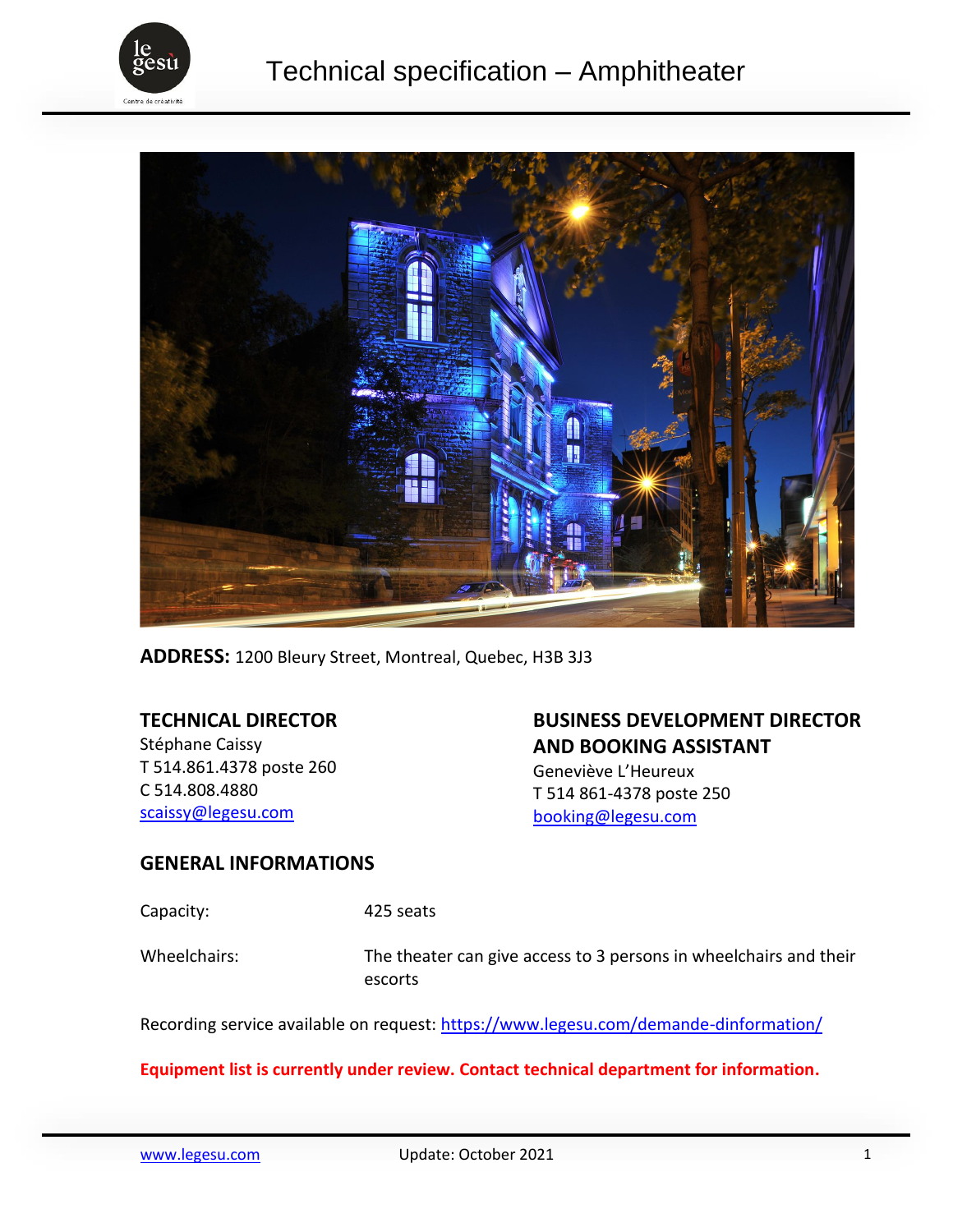

# **STAGE**

| Stage dimension:     | 37' width X 27' depth               |
|----------------------|-------------------------------------|
| Playing area:        | 32' width X 27' depth               |
| Height of backstage: | 7'5''                               |
| Width of backstage:  | 10'9''                              |
| Depth of backstage:  | Stage right 7'4" Stage left 9'6"    |
| Proscenium:          | 8' in the center (half moon set up) |
| Stage height:        | 1'5''                               |
| Grid height:         | 16                                  |

**N.B.:** Stage is made of hardwood cover with black varnish.

\*IMPORTANT: Make sure there is felt pad under your set and accessories to prevent floor damage. If the floor is damaged by set or accessories, extra cost will be charged.

# **DRESS KIT**

| Main curtain:      | Grey velvet 50% wave<br>Main curtain has remote controlled opening from light booth.                         |
|--------------------|--------------------------------------------------------------------------------------------------------------|
| Legs:              | 2 kits of legs black velvet 3'6" on the 1st and 3rd bars of the back<br>grid.                                |
| Traveler:          | Black Velvet 25% wave on the 5th bar on the back grid.<br>The control is on stage right opening from center. |
| Back drop curtain: | Black velvet, control is on stage right and opening from center.                                             |
| Cyclorama:         | In fabric                                                                                                    |
| Scrim:             | 1 black scrim / 1 white scrim                                                                                |

# **ELECTRICITY**

One Cam-lock panel in backstage (left side). 200 amp. 3 phases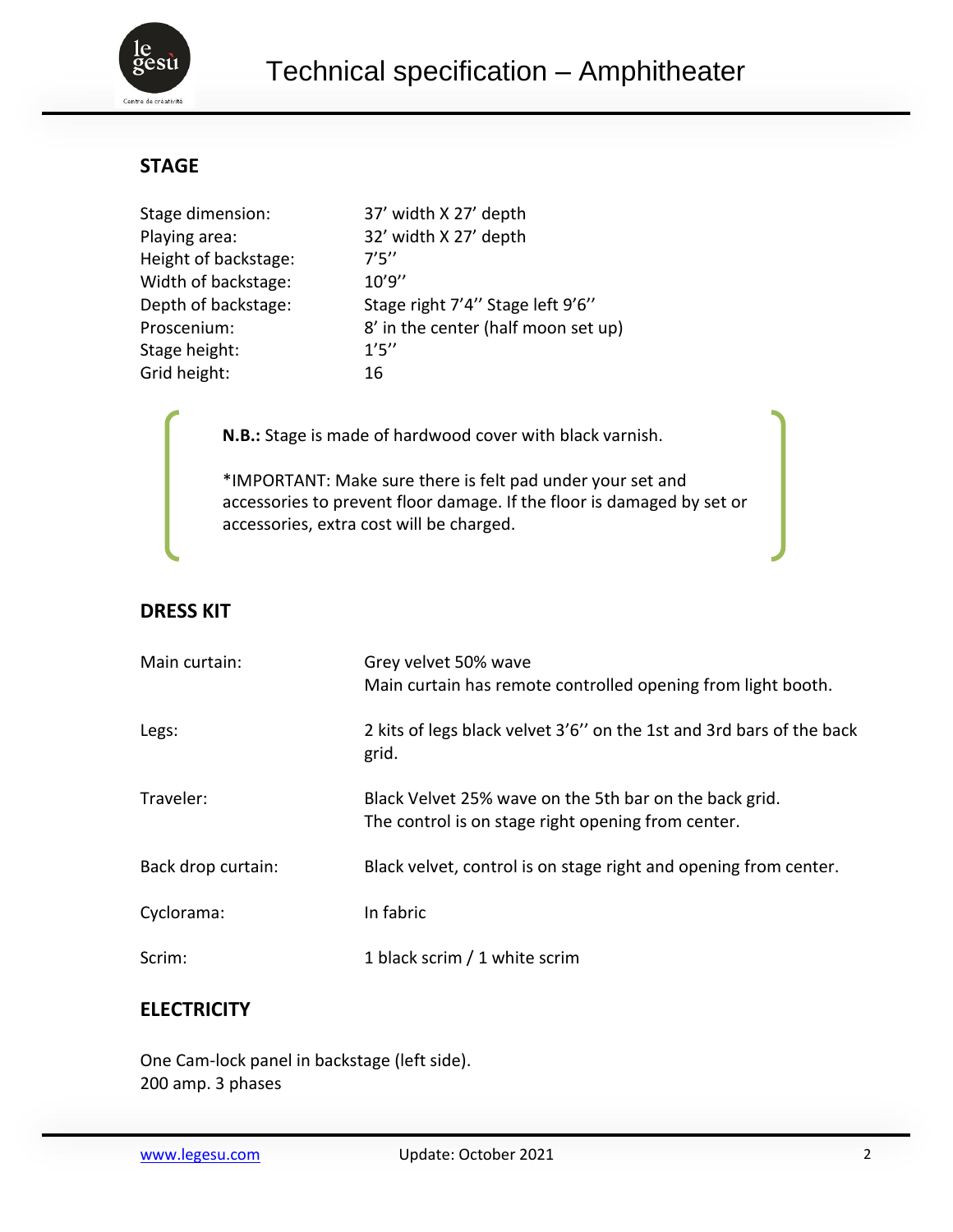

## **STAGE ACCESSORIES**

- Grand piano 7' Kawai GS70
- 1 black marley
- 10 music stand
- 10 music stand lights
- 10 folding chairs in red leather
- 3 black stools
- 1 scaffolding for focus
- 1 jaws ladder adjustable height
- 2 large folding tables 3' X 6'

## **COMMUNICATION**

- Clear-Com NETWORK 1 Channel
- 5 belt back with headset, light booth, sound board, backstage right, backstage left, 1 in booth stage right.

## **LIGHT**

- Light console is installed off center in a booth at the back of the venue. Removable window
- Console ETC express 48/96
- Console GrandMA2 OnPC Colorado Solo 3 and architectural lighting
- House lights are controlled by DMX in the console

#### Dimmers

- 188 CD-80 2.4KW dimmers
- 2 CD-80 5KW dimmers installed at the back of the venue. One on each side on 3 twistlock cables.

#### Grids

- 2 motorised grid. Maximum load 2500LBS each (1 over the stage, 1 over front stage and audience)
- 1 fixed bar at stage arch (6 dimmers only)
- 1 fixed bar at FOH (6 Cantata 18/32 permanently installed)
- 4 fixed bar at FOH angled with the apron (see hanging plot)
- 2 fixed vertical pipe at proscenium arch (height of 16')
- 3 lateral bars over the wings at 8', 11' and 14'

#### **N.B.:** All lights installed on any fixed bars will increase load in time.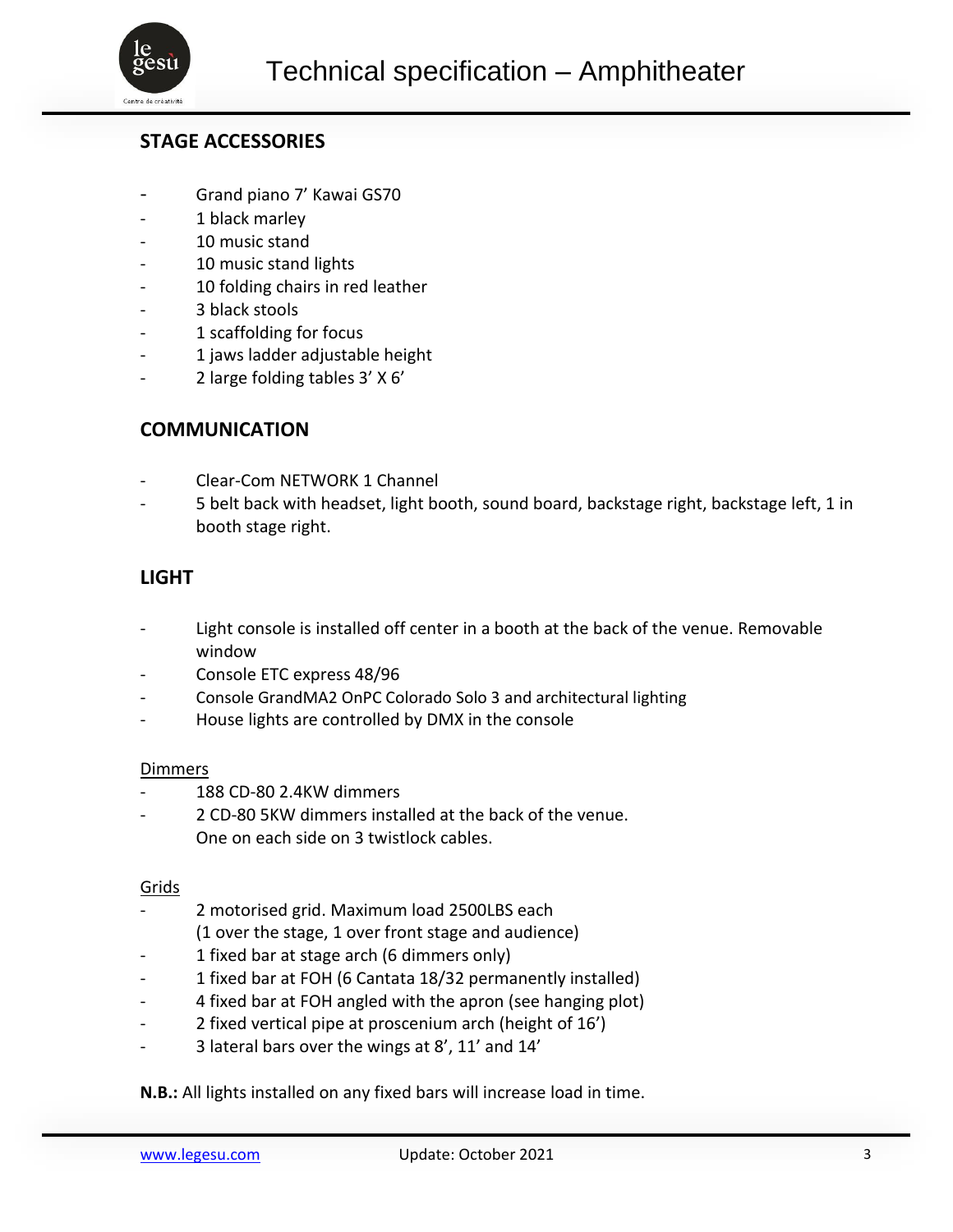

# **LIGHT …**

#### Lamps inventory

- 30 PAR 64 1 KW medium
- 30 PAR 64 1 KW narrow
- 12 PAR 64 1 KW very narrow
- 16 leko ETC source 4 36° 575 W
- 8 leko ETC source 4 26° 575 W
- 10 leko STRAND 6 X9 750 W with iris
- 30 fresnels STRAND 6'' 13/65° 1 KW
- 16 fresnels STRAND 8'' 14/68° 2 KW
- 10 CANTATA 26/44° 1 KW (FOH grid only)
- 12 leko ETC source 4 25/50° 575 W (FOH grid only)
- 7 iris cyclorama reflectors 3 1 KW
- 14 Colorado Solo 3 (mode Tour)
- 1 LYCIAN MIDGET H.P. follow spot (Gesù operator required)

#### Accessories

- 20 floor bases
- 6 « boom » bases possibility of 4' or 8'
- 1 MDG atmosphere (additional rental fees)
- 48 extensible bars 12''
- Frost/Gel LEE
- 1 wireless remote control ETC express
- 50 gobos stands ETC
- 12 drops iris ETC
- 6 gobos stands CANTATA

### **SOUND**

The sound console is installed at the back far left of the venue.

**N.B.: Processor has been configured by qualified sound engineer and can not be modified.**

#### Sound system

**Contact technical department for information**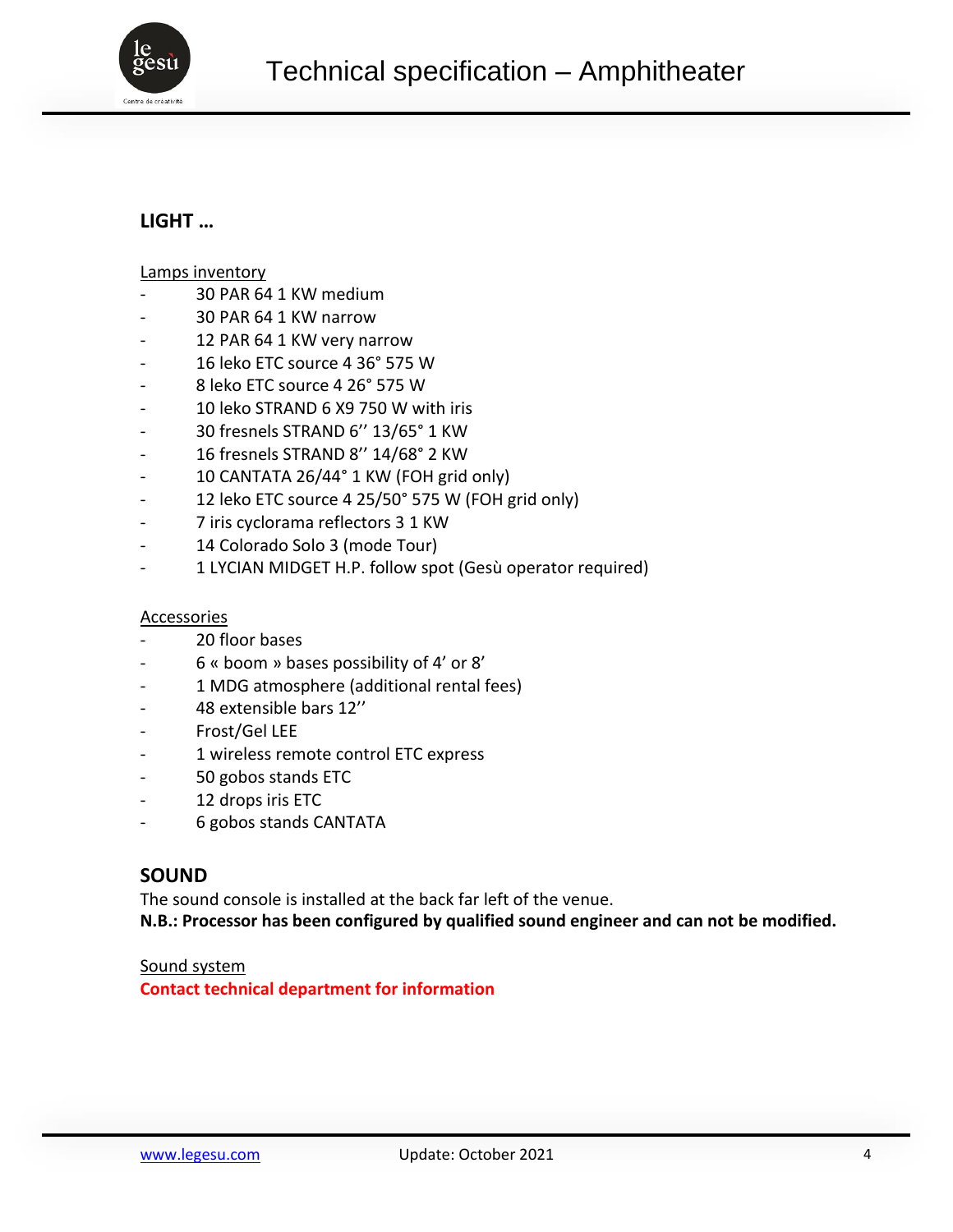

# **SOUND…**

Sound system…

- 1 console DiGiCO SD9 avec D2-Rack

**Monitoring Contact technical department for information**

### Audio Patch

50 pairs up stage right (41 @ 50 IN/OUT) Split for monitoring and broadcast available.

### **Microphones**

| 10 | Shure SM 58            | 01 | Senheiser 441                  |
|----|------------------------|----|--------------------------------|
| 08 | Shure SM 57            | 01 | Senheiser 421                  |
| 01 | Shure SM 91            | 03 | Audiotechnica ATM35            |
| 02 | <b>AKG 460</b>         | 01 | Countryman Isomax IV           |
| 08 | AKG 451 (4 match pair) | 02 | <b>DPA 4088</b>                |
| 02 | AKG 414 (1 match pair) | 06 | DPA VO4099 **                  |
| 01 | <b>AKG D112</b>        | 04 | Audiotechnica BP4073 (shotgun) |
| 01 | <b>AKG 535</b>         | 01 | Crown GLM 200                  |
| 01 | <b>Audix OM5</b>       |    |                                |

\*\* DPA clip available : 1 cello - 1 double basse - 2 violin - 4 drum - 1 guitar

|    | D.I. PASSIVE           |                 | D.I. ACTIVE                  |
|----|------------------------|-----------------|------------------------------|
| 06 | Whirlwind              | $\overline{01}$ | <b>BSS</b>                   |
| 04 | Radial JDI             | 01              | Radial JPC (multimedia only) |
| 02 | Radial Pro D2 (stereo) |                 |                              |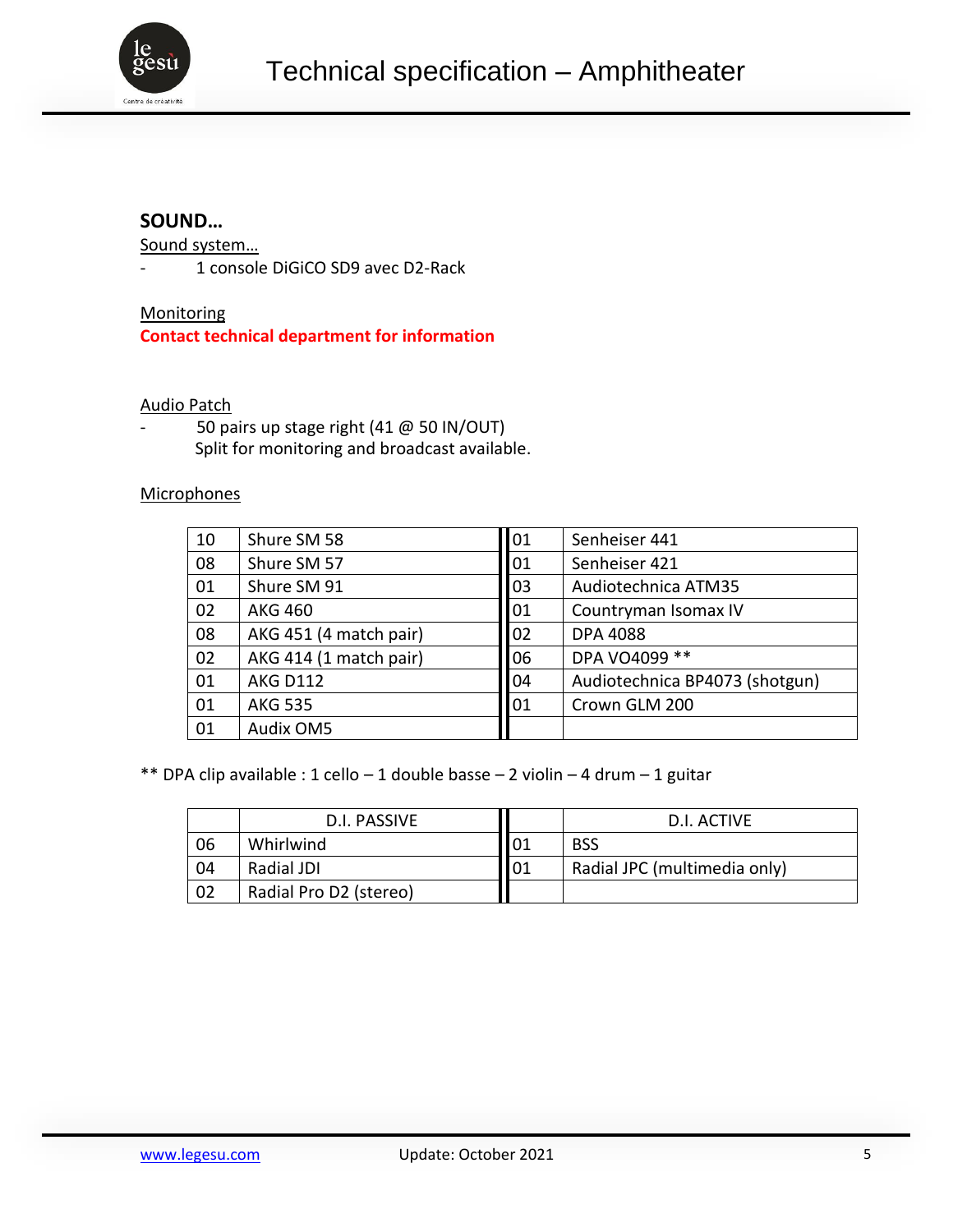

### Wireless Microphones

Base U4D 2 channels with 2 SM58 and 2 headphones beta 53 (additional rental fees). ASK FOR AVAILABILITY.

#### Microphones Stands

- 13 tall boom stands
- 07 small boom stands
- 02 Atlas stand
- 03 small table stands

## **VIDEO**

- 1 Panasonic DLP projector WUXGA 7000 LUMENS with lens 0.38 :1 @ 1.1 :1 (extra charge)
- 1 16'X10' fixed screen center stage at proscenium arch
- 1 7'6''X10' fast fold screen (extra charge)
- 1 DVD player (home standard)
- 1 CAT6 link between stage and booth
- 2 Extron DTP HDMI / CAT6
- \*\*\* **If you are using MAC computer for your videos, bring your own adaptor to VGA or HDMI**

### **DRESSING ROOMS**

- 1 large dressing room for 7 people with mirrors
- 1 small dressing room for 2 people with mirrors
- 2 toilets
- 1 shower
- 1 small fridge

## **MOBILE EQUIPMENTS**

Ask for availability. Additional rental fees **Contact technical department for information**